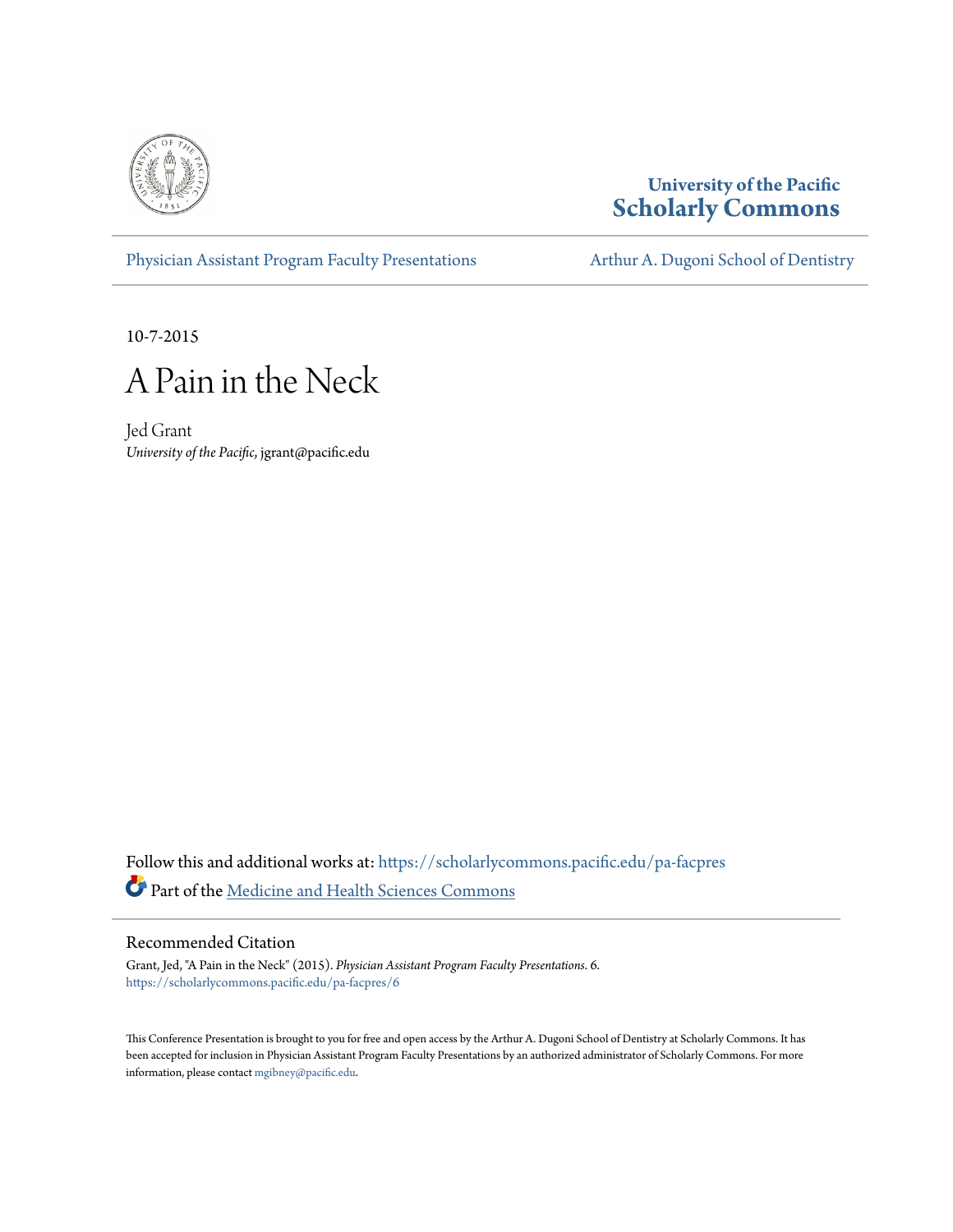### **A Pain in the Neck**

Jed Grant, MPAS, PA-C Staff PA, Emergency Department, Mercy San Juan Medical Center, Sacramento, CA Assistant Professor, University of the Pacific PA Program, Sacramento, CA Vice President, Physician Assistant Board, State of CA

#### **Objectives**

- Develop an appropriate differential diagnosis for neck pain
- Recognize dangerous causes of neck pain
- **Describe appropriate treatment for** atypical neck pain

### **Non Traumatic Neck Pain**

- Frequent complaint
- **Usually musculoskeletal and benign**
- A good differential diagnosis should maintain an index of suspicion for more dangerous causes, especially if the history does not suggest musculoskeletal causes.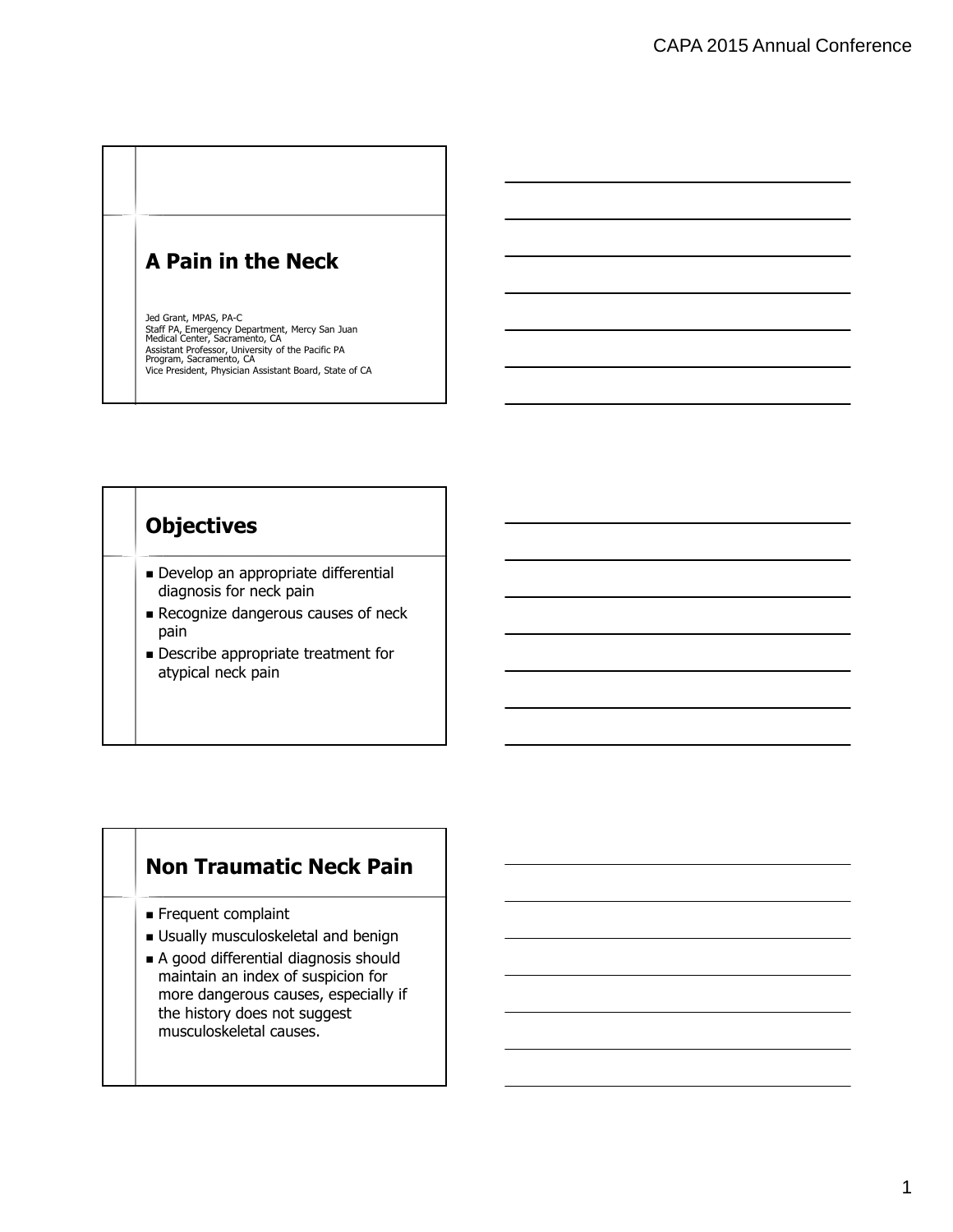### **Differential Diagnosis**

- What lives where it hurts?
- "I need to do an inventory"
	- Infectious
	- Neoplastic
	- Trauma
	- Drugs
	- Anatomic
	- Inflammatory (autoimmune)

### **Illustrative Case**

- 16 year old well appearing white male baseball player presents with some neck pain which is poorly localized, and pain with swallowing for the last 2 hours
- Sudden onset during game
- Not struck, did not start after swing or strain

### **A 16yo with neck pain**

- $\blacksquare$  Hit a double, then stole 3rd. Next batter struck out and inning over, was starting to feel pain in the throat.
- Also feeling some sharp CP with deep inspiration
- Finished 2 more innings until game over – Pain becoming more intense, especially with deep breathing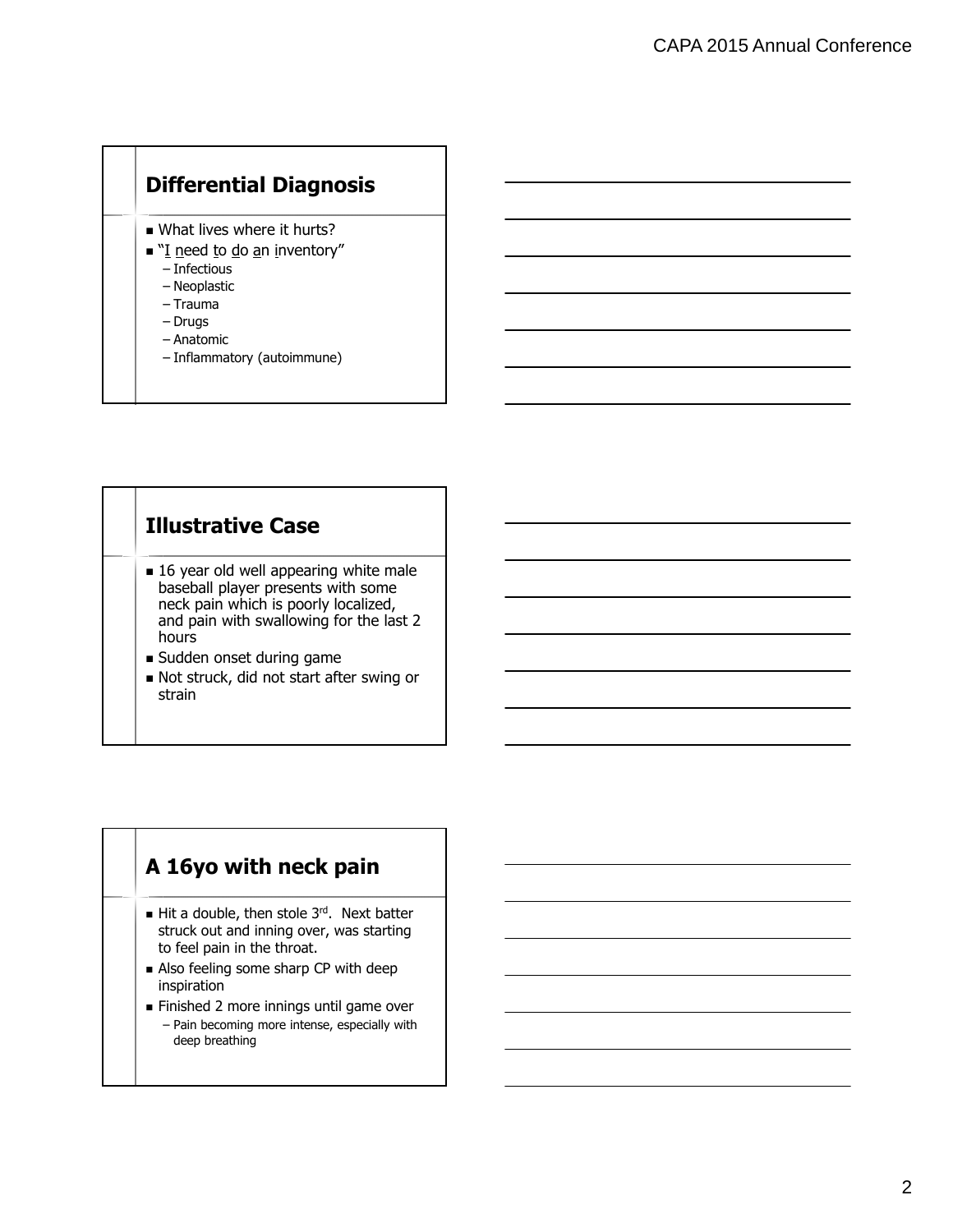### **A 16yo with neck pain**

- On way home complaining of some neck and chest pain so parents stop at ER
- Triaged to fast track for sore throat – Told nurse painful to swallow
- **Last patient of the day**
- Seen within 20 min of arrival
- **vitals** 
	- T 98 P108 R20 BP118/77 SaO2 99%RA

### **A 16yo with neck pain**

- **Physical Exam** 
	- Gen: WDWN WM mild discomfort wearing baseball uniform
	- Integ: No rashes, spotty irregular tenderness at the base of the neck and supraclavicular area
	- HEENT: WNL
	- Neck: some deep pain with ROM which is difficult for the patient to localize. Same pain with swallowing. Otherwise normal

### **A 16yo with neck pain**

- Pulm: CTA bilat but shallow breaths because with deep inspiration patient has sharp severe substernal pain.
- Card: Tachy but no murmurs/rubs, no edema. Radial pulses full & equal.
- ABD: SNT, no HSM
- EXT: moves normally, no gross lesions
- Neuro: grossly non focal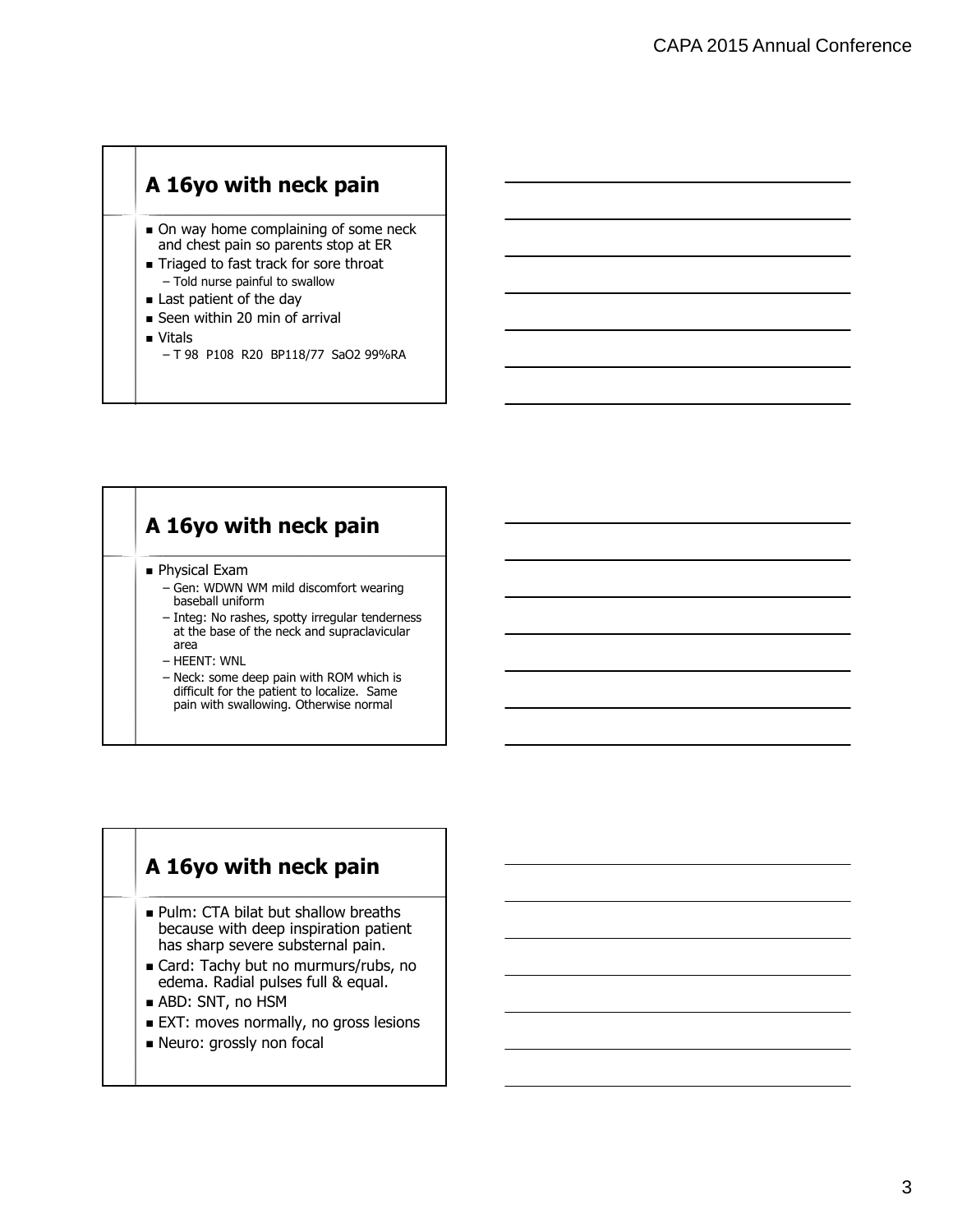



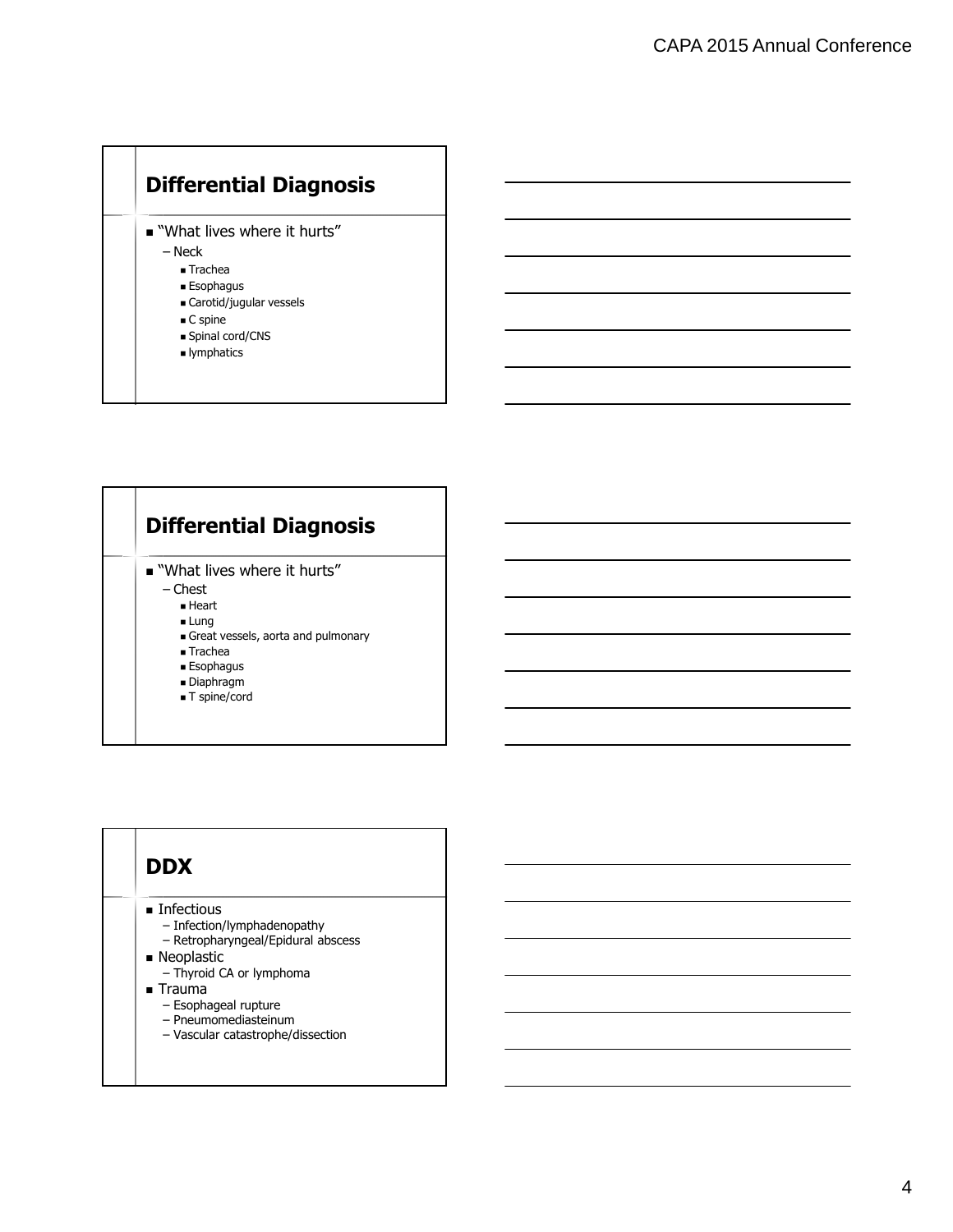# **DDX**

- **Drugs**
- Anatomic
	- Spondylosis
	- Vascular
- **Inflammatory (autoimmune)** – Cervical angina syndrome

### **Infection/ lymphadenopathy** ■ Strep Throat

- Modified CENTOR criteria (one point ea)
	- $\blacksquare$  Fever >100.4
	- OP Exudates
	- **Exampled** Lymphadenopathy
	- Absence of cough
	- Age 3-15 add one, over 44 subtract one
- 1 point then no treatment, test or C&S
- 2-3 points rapid antigen detection test (RADT), treat if +, C&S if neg.
- >3 points treat empirically

### **Infection**

- Acute Rheumatic Fever/Endocarditis
- Reactive lymph nodes known to cause neck pain
	- Usually superficial
	- Can be associated with torticollis, mono
- **zoster can cause pain prior to eruption**
- **Meningitis**
- Retropharyngeal abscess
- **Epidural abscess**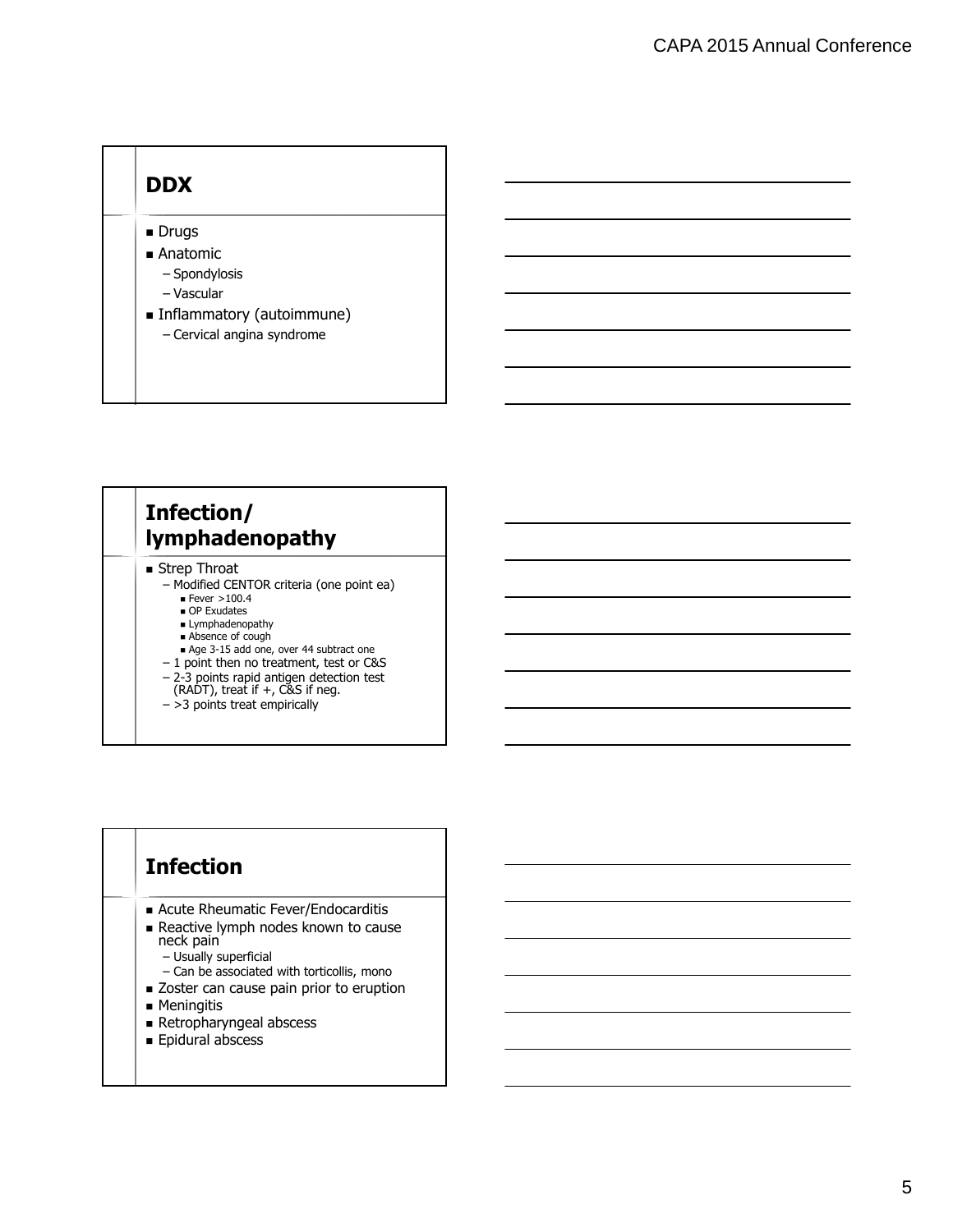### **Meningitis**

- **Less common in older kids now due to** Prevnar and other vaccines
- Triad of fever, HA, and neck stiffness usually present (+/-vomiting)
- **Etiology varies with age, but usually** have ill appearance

### **Retropharyngeal abscess**

- Where is that?
	- Behind OP, but in front of vertebral lig. – Laterally bordered by carotid sheaths
- $\blacksquare$  More common in kids <6 but can be seen in adults
- **Presentation is variable**
- High mortality from airway compromise and sepsis

### **Retropharyngeal abscess**

- Localized symptoms of dysphagia, voice changes (duck quacking sound), odynophagia, trismus, and neck/jaw pain.
	- Pain with side to side movement of thyroid cartilage
- Fever, chills, and loss of appetite common but not universal
- $\blacksquare$  Stridor, shortness of breath, drooling, cervical lymphadenopathy, and bulging of the pharyngeal wall common.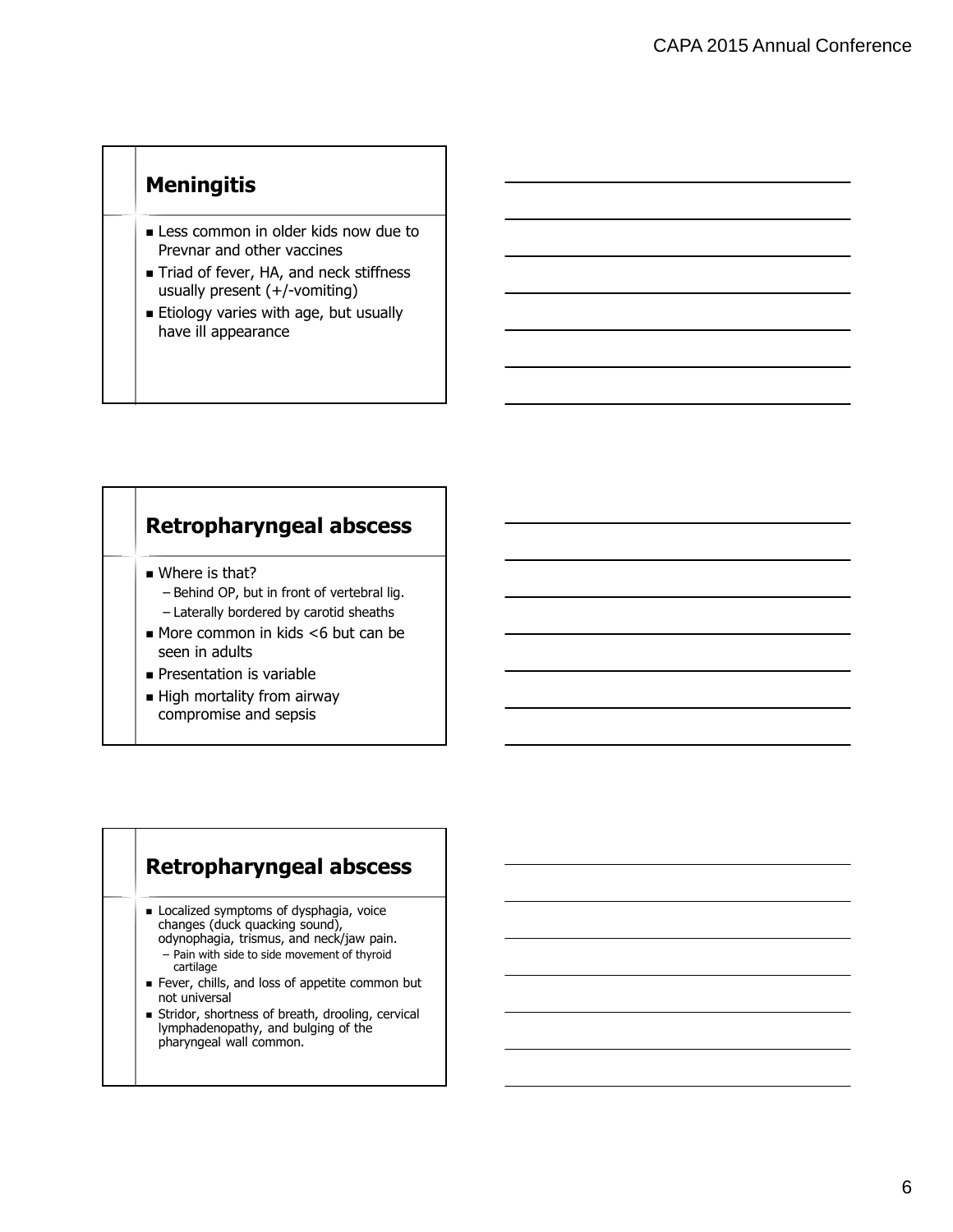### **Retropharyngeal abscess**

- **Example 1** Lateral radiographs will manifest with pre-vertebral air/fluid levels or abnormal widening of the prevertebral soft tissue
	- $-$  normally 5  $-$  7 mm wide at the level of the second cervical vertebrae
- If strongly suspicious but films normal consider contrast CT neck



### **Epidural abscess**

- **Infection of the posterior space between dura** and overlying venous plexus/fat
- **Most common in T spine**
- **Example 2** Clinical triad of fever, back or neck pain, and neurologic deficit is not present in most patients
	- Know the RED FLAGS
- **ESR** is usually markedly elevated
- Post void residual of  $\leq$  50-100mL has negative predictive value of 99% for cord compression.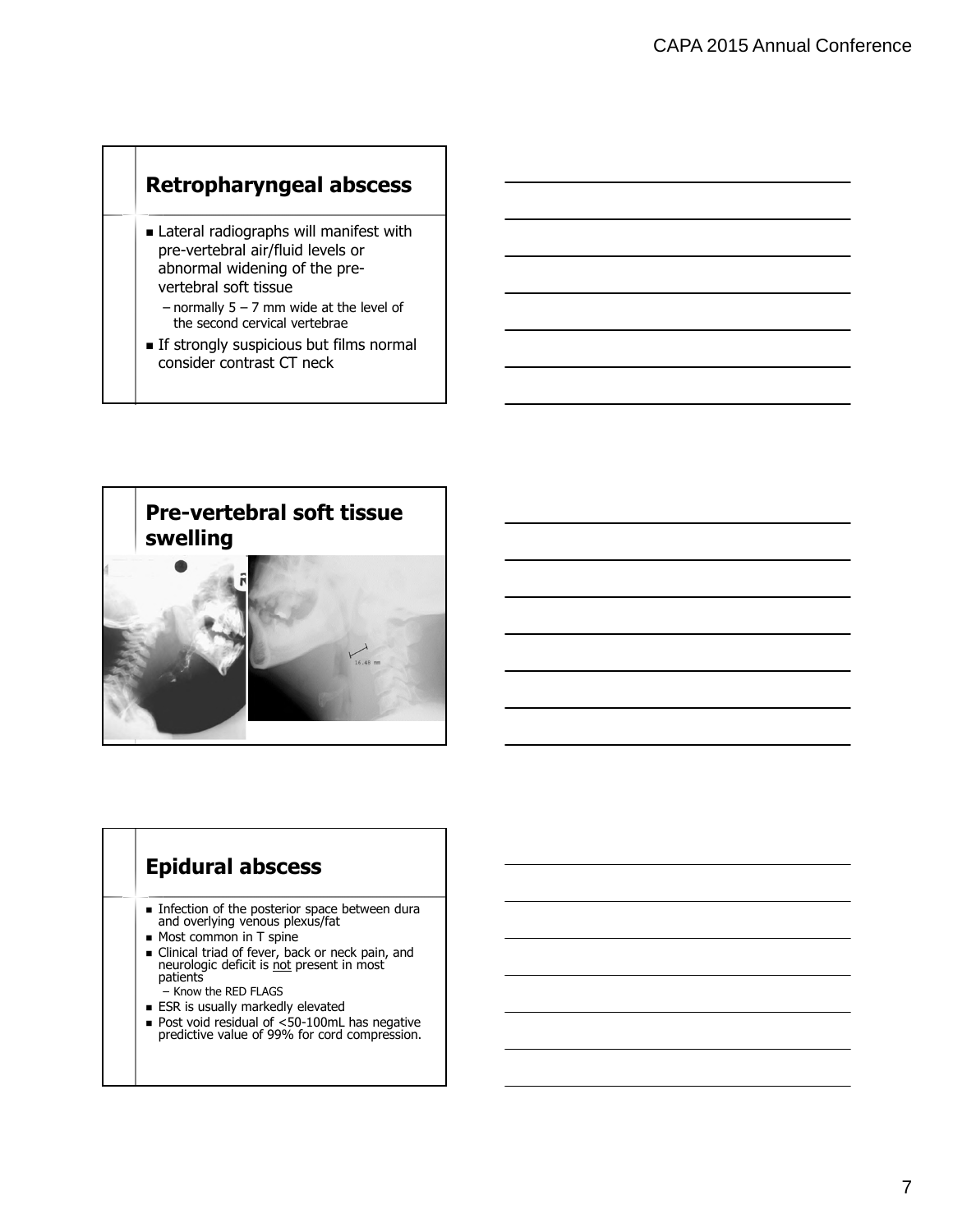### **Cervical Epidural abscess**

- **RARE**
- HA and neck pain most common sx in cervical lesions
- Nuchal stiffness or rigidity may be present
- Should be considered in a patient with neck stiffness, paresthesias, and/or radicular pain who has risk factors

### **DDX: Infectious causes**

- No fever, vomiting or HA
- **Neck moves normally**
- Relatively sudden onset
- No lymph nodes
- Throat normal exam, no trismus
- Probably not infectious...
	- But could consider ESR or lateral neck films

### **Neoplastic**

- Thyroid CA or lymphoma most common causes of isolated neck pain
- Usually have palpable masses
- May have hoarseness
- Not much role for workup with sudden onset of symptoms and no masses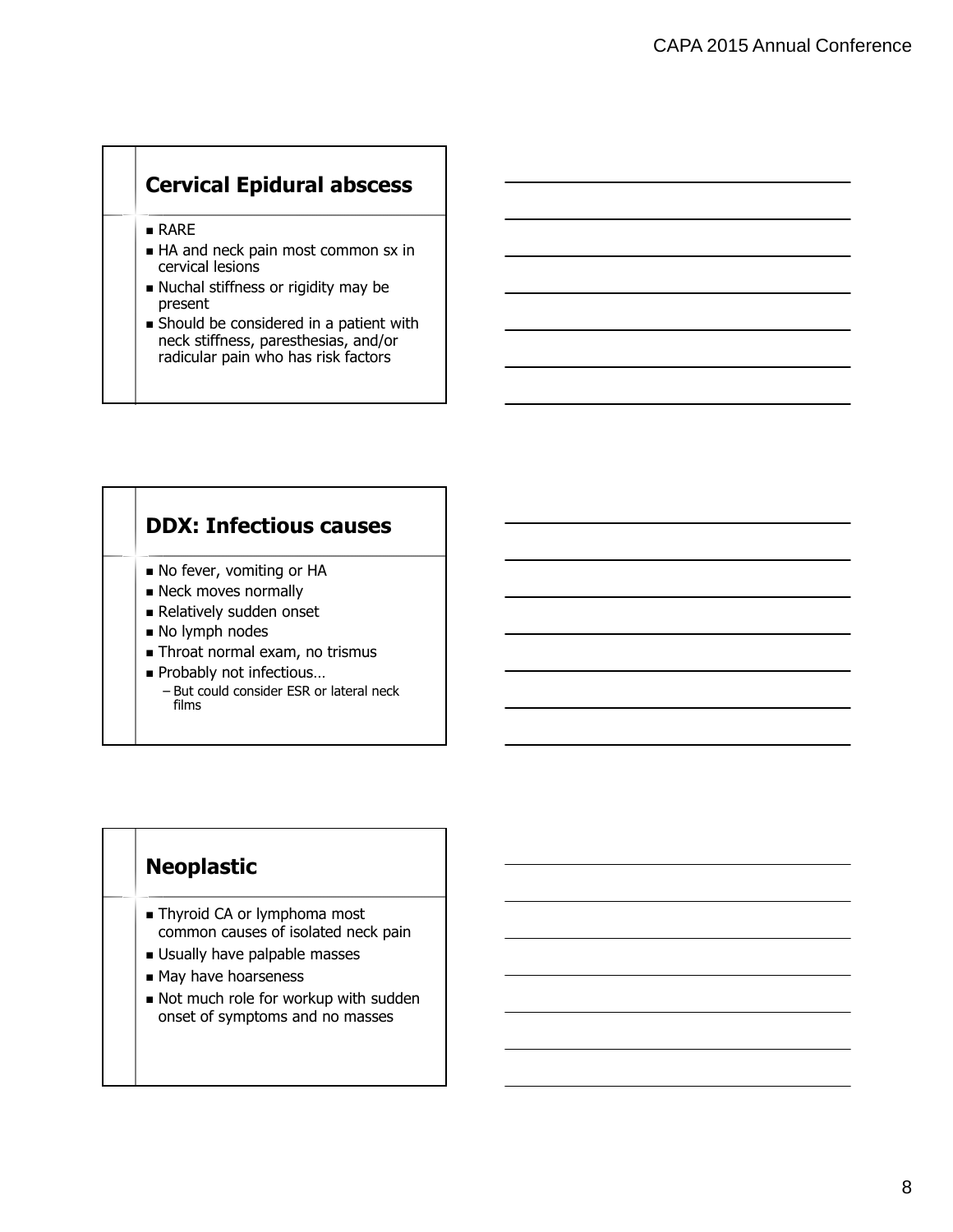### **DDX: Traumatic Causes**

- No penetrating trauma – Anything that penetrates the platysma warrants CT and/or surgical consult
- No history of recent instrumentation
- Questionable blunt trauma

#### **Esophageal rupture**

- Usually caused by instrumentation during EGD
- In non-iatrogenic cases are usually related to retching. – Boerhaave syndome
- **Mackler Triad**
- Vomiting, CP, subcutaneous emphysema
- CXR is diagnostic in 90% of cases

#### **Pneumomediastinum**

- Mediastinum communicates with
	- Retropharyngeal space
	- Submandibular space
	- Vascular sheaths within the neck – Peritoneum/retroperitoneum
- Can be spontaneous or due to trauma
- 
- Trauma associated with rupture of the tracheobronchial tree or alveoli
- Hammans Crunch (systolic)
- **Usually have subcutaneous emphysema**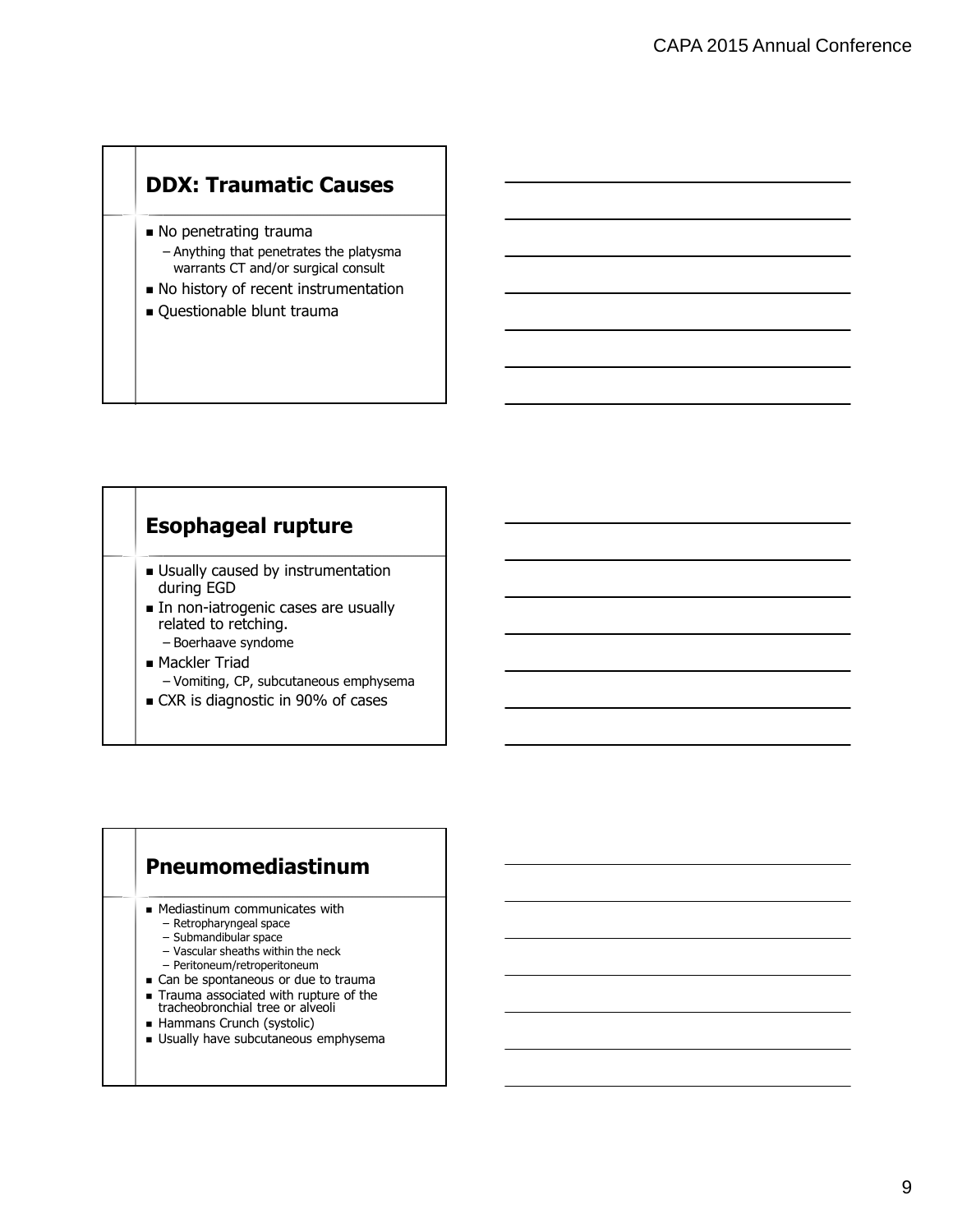### **DDX: Drugs**

- Patient denies illicit drug use
- Not taking any medications.
- **Probably not a factor in this case**
- Dystonic reactions would be in the differential but usually have obvious presentation.

### **DDX: Anatomic**

- Most anatomic abnormalities have a presentation early in life
- Occult lesions can present later or under stress
	- Vascular
- Bony abnormalities can be congenital or develop with age related arthritic changes

#### **Vascular catastrophe/dissection**

- Vertebrobasilar arteries
	- Usually complication of atherosclerosis
	- Can dissect or thrombose
	- Vertiginous, vasomotor/brainstem sx
- Carotid artery dissection
	- Spontaneous or traumatic
	- May be a progression from aortic dissection
	- Usually have dramatic neurologic
	- presentation
- Marfans with aneurysm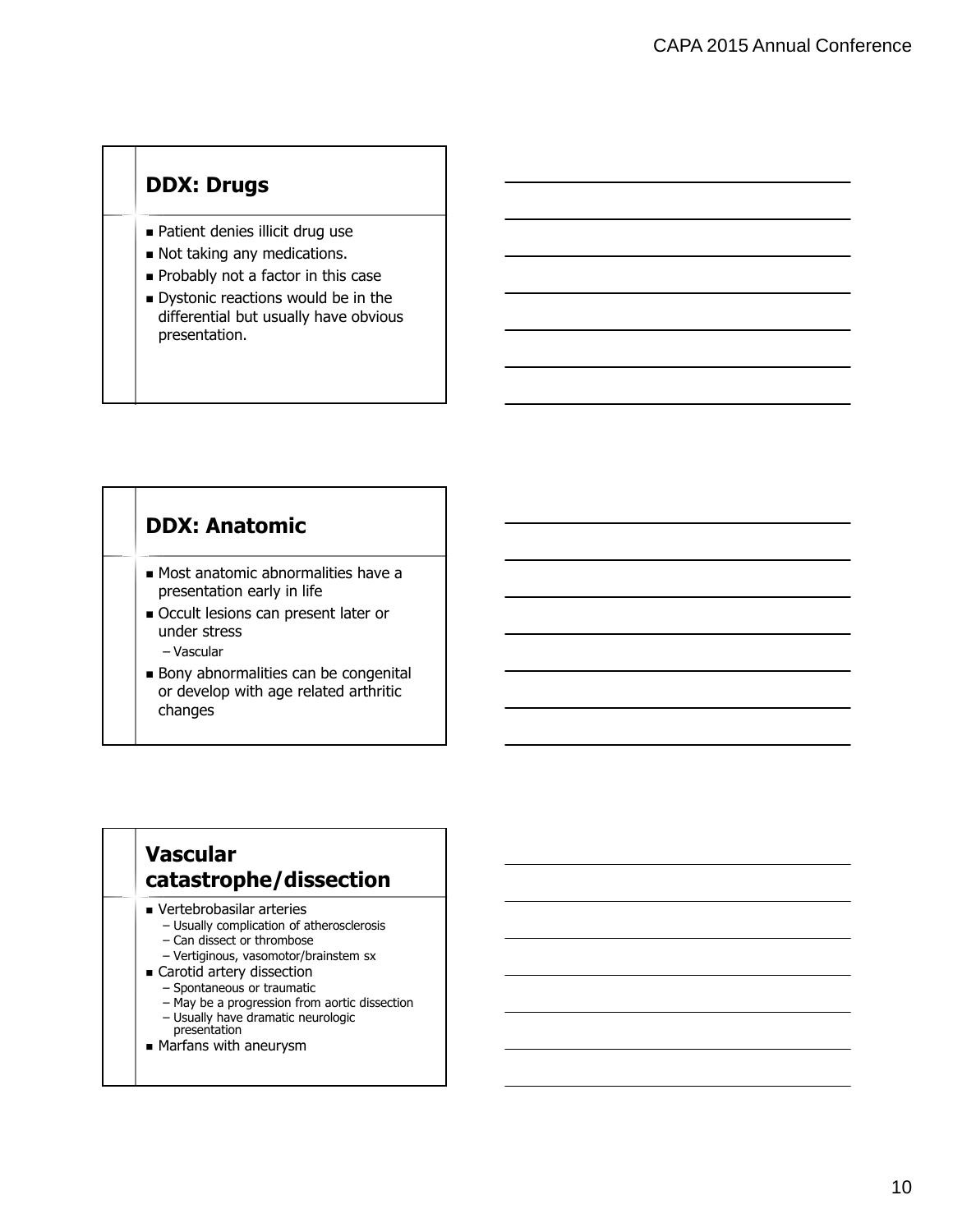### **Spondylosis**

- DJD of the C spine
- Spurlings vertex compression test
- Pain is usually chronic and worse with motion or certain positions
- May have radicular symptoms
- Risk for developing vertebrobasilar insufficiency as lumen narrows in transverse processes.

### **Cervical angina syndrome**

- Anginal type pain that originates from cervical spondylosis
- Can exactly mimic ACS but workup will be negative
	- CP, diaphoresis, nausea etc
	- Worse with positional change in neck
- **Sensory, motor and autonomic nerve** roots to anterior chest leave cord C5-T1.

### **DDX: Inflammatory**

- **Mostly rheumatologic diseases which** tend not to have a sudden onset
- **MS** can present with almost any variety of neurologic symptoms including pain
- **Endocarditis** 
	- Duke Criteria
- Rheumatic Heart Disease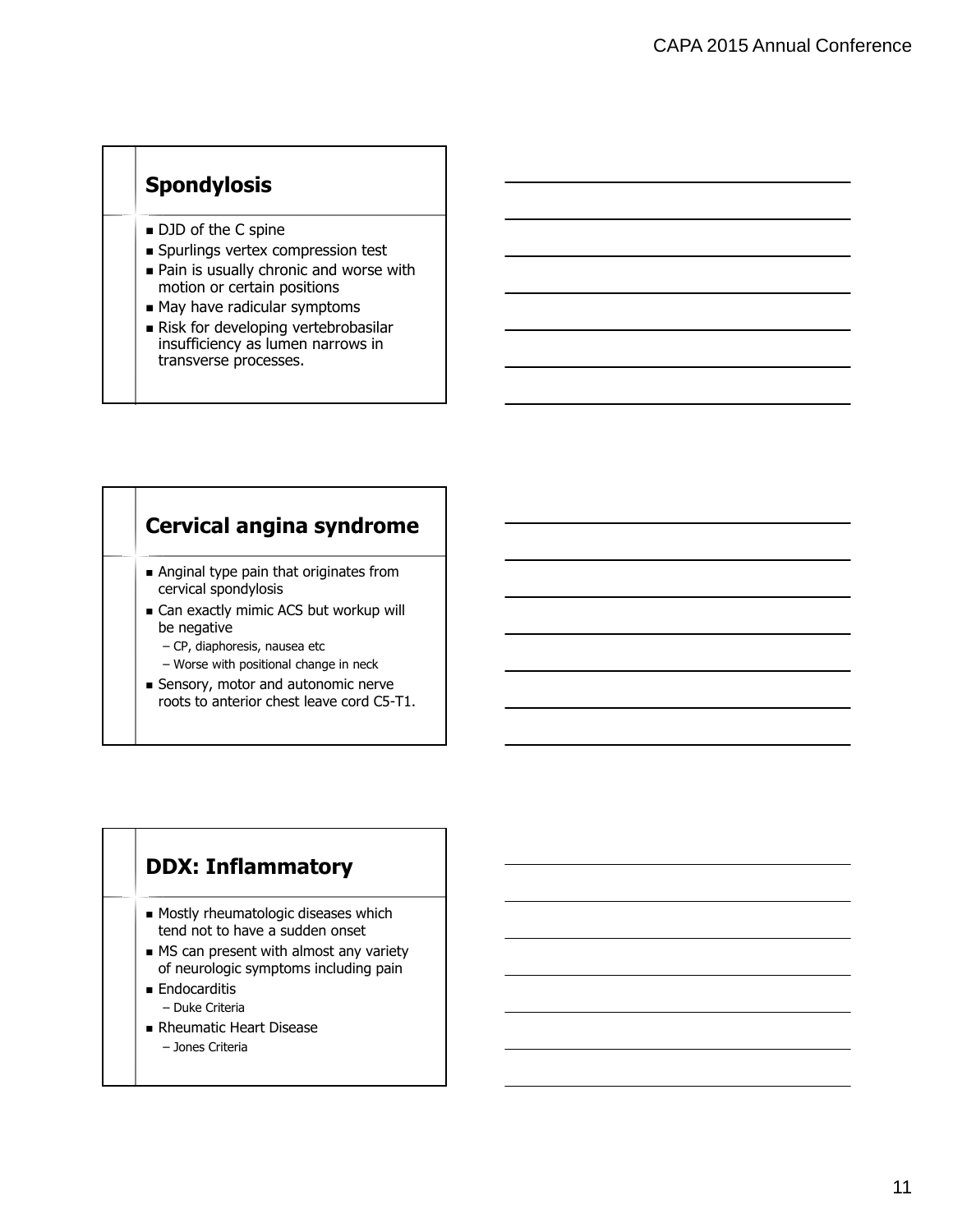### **Revised DDX**

**n** Infectious

– Retropharyngeal or CNS

■ Traumatic

- Musculoskeletal pain
- Pneumomediastinum
- Anatomic
	- Vascular ectasia
	- Congenital spondylosis with radicular sx to chest

## **A 16yo with neck pain** Orders? – Patient is stable – DDx/What lives where it hurts? ■ 3v C-Spine  $CXR$ Hydrocodone/APAP 5/325 PO

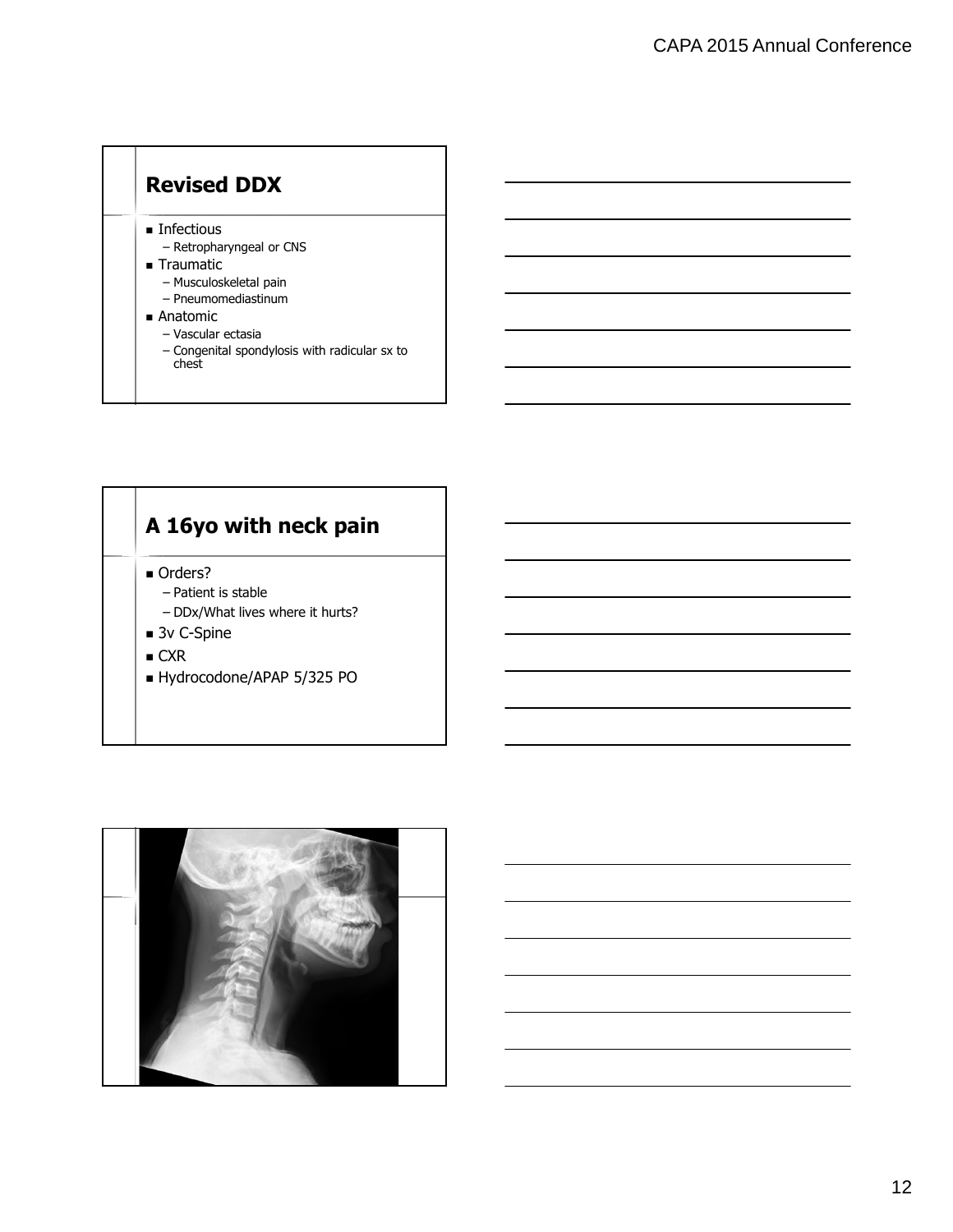







### **Case reviewed with SP**

- PA looked at XR and decided to consult SP in main ED
- X-rays reviewed together
	- No radiologic over-read avail for 24 hours
	- Loss of lordosis noted on C spine C/W spasm
	- CXR normal
- **Plan to send home with symptomatic** treatment, re-check ED AM, sooner if any new or worsening SX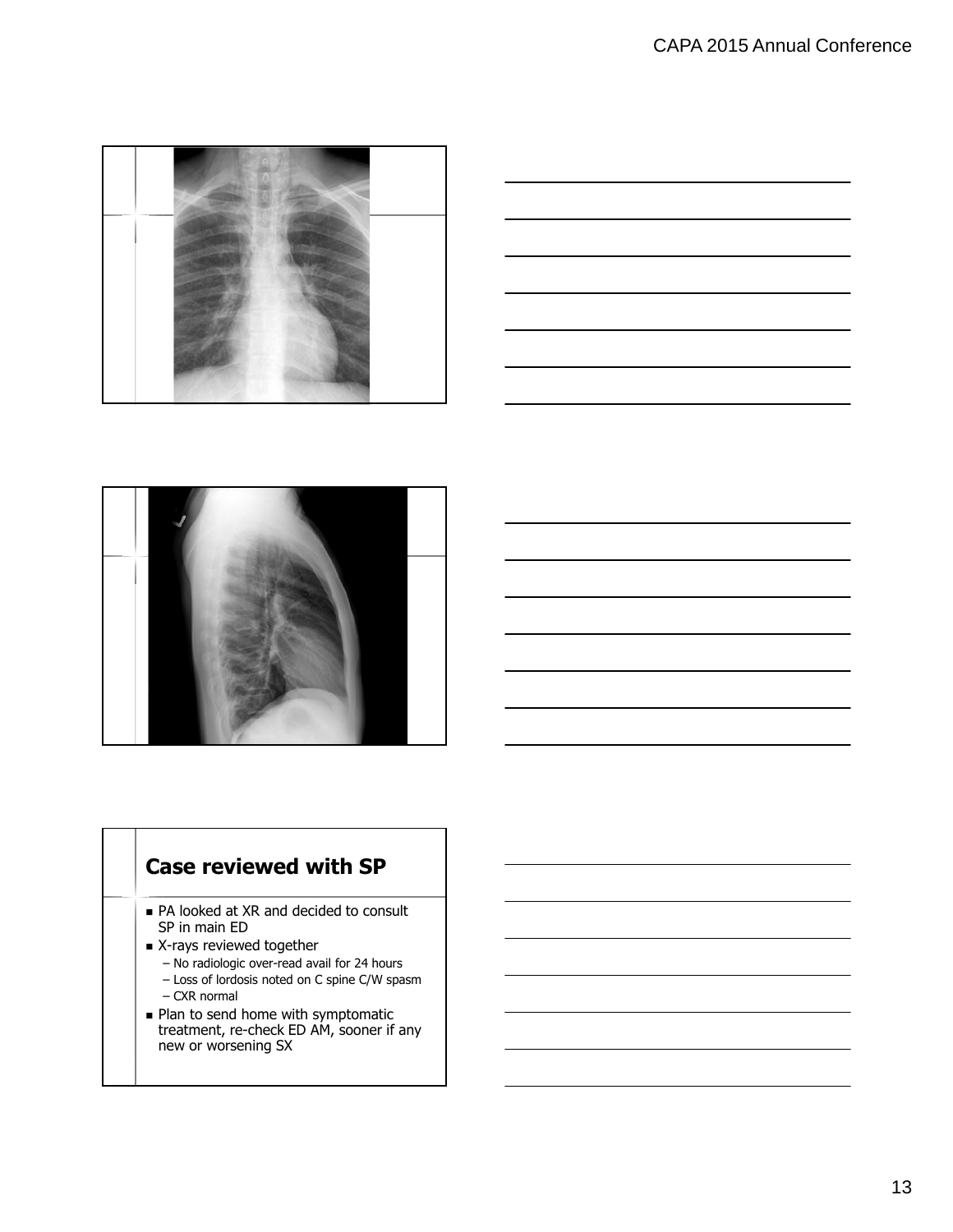### **Next?**

- Re-exam after consult with SP shows comfortable well appearing patient
- Symptoms unchanged with hydrocodone
	- Deep neck pain unrelated to motion
	- Sharp substernal CP with deep breath
- Subcutaneous emphysema at base of neck/supraclavicular area now noted with patient in gown

#### **What is going on??**

- If the clinical picture at discharge doesn't make sense, start over
- **History reviewed** – Pt dove to steal 3rd base
	- Took a deep breath just prior to dive
	- Landed on chest instead of hands and arms while holding breath
	- Immediate sharp CP but resolved quickly
	- Same pain recurred on deep breathing with gradual worsening

### **Pneumomediastinum**

- Signs/Symptoms
	- Chest pain
	- Dyspnea
	- Throat or jaw pain
	- Dysphagia
	- Hammans sign
	- **Precordial crunch/crepitation in systole**
	- Subcutaneous emphysema common
- Not usually hypoxic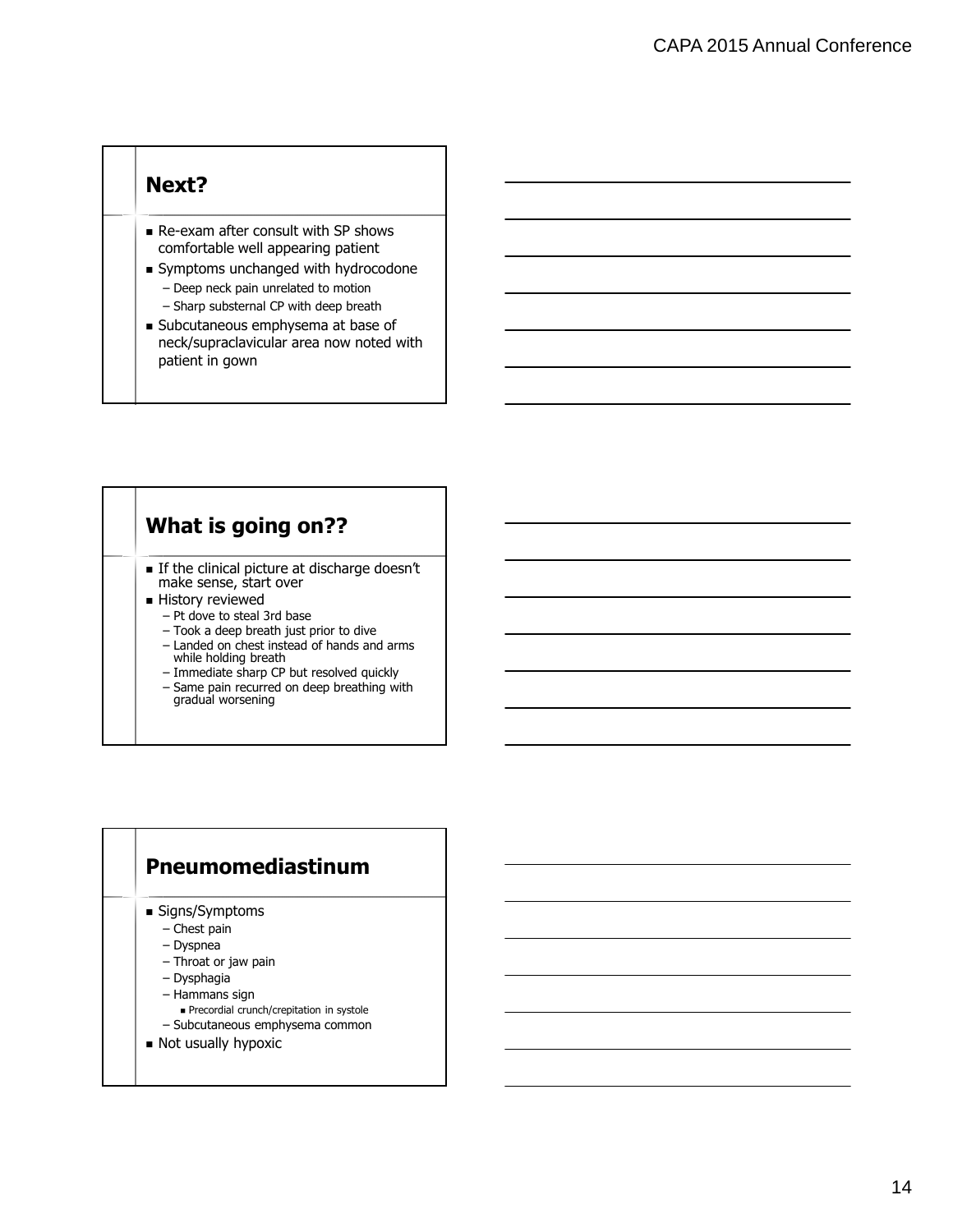### **Pneumomediasteinum**

- **Mortality related to cause** 
	- Esophageal rupture very high
	- Penetrating traumatic causes up to 50% mortality
	- Spontaneous rupture outcome is associated with location and amount of air leak, but generally has good prognosis
	- Almost zero mortality after laparoscopy



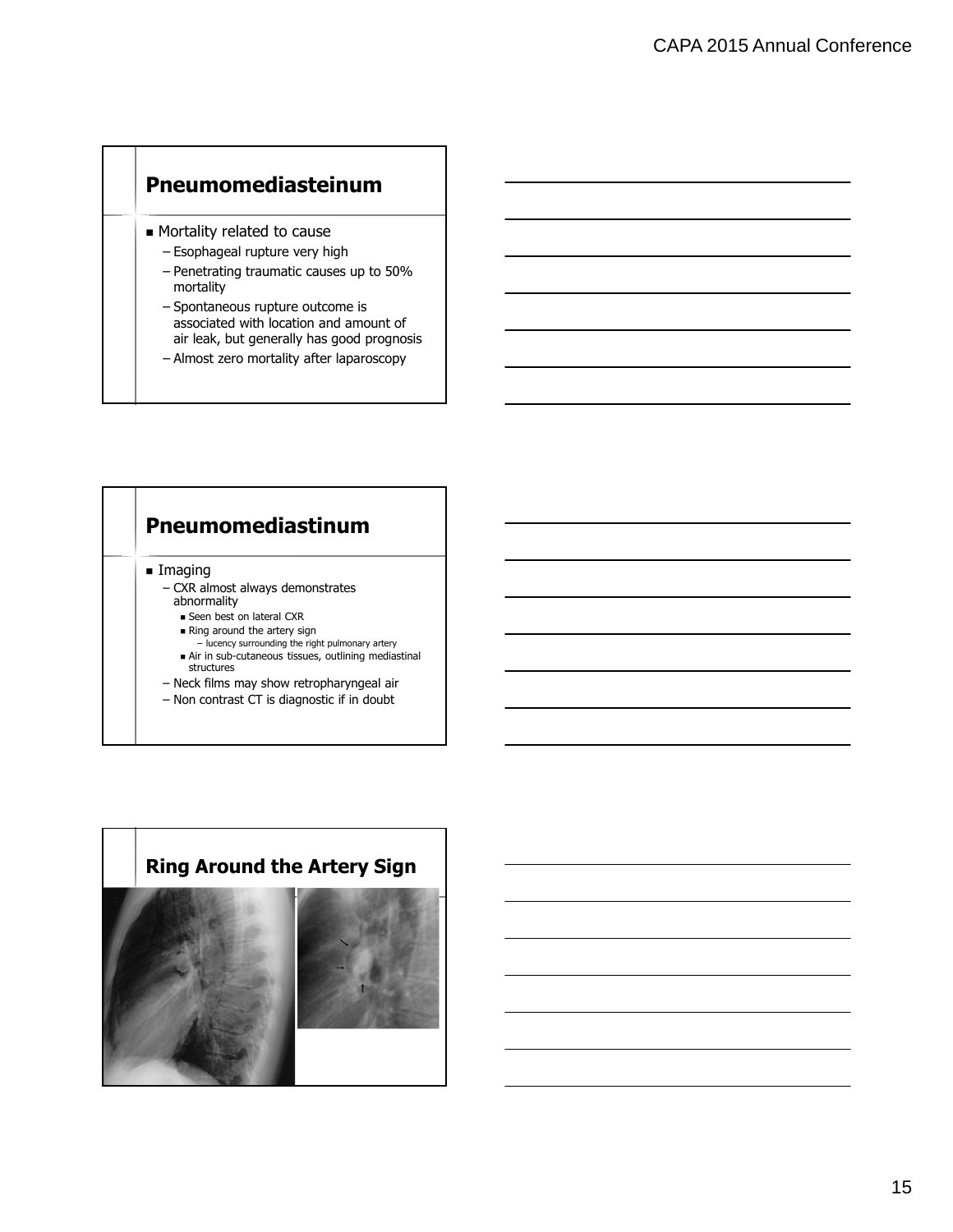